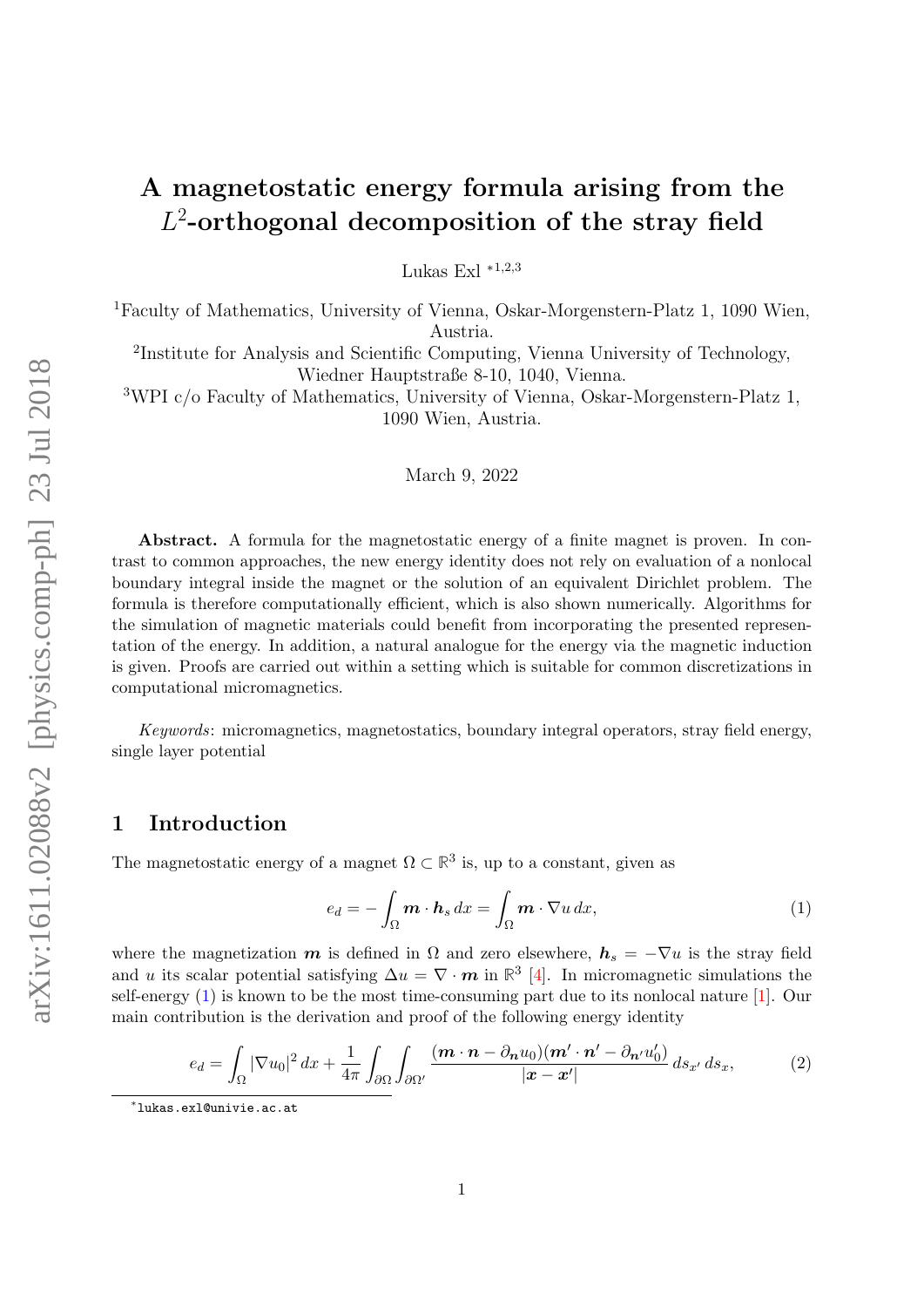where

$$
-\Delta u_0 = -\nabla \cdot \boldsymbol{m} \quad \text{in } \Omega \tag{3}
$$

$$
u_0 = 0 \quad \text{on } \partial \Omega. \tag{4}
$$

The key observation which leads to the expression  $(2)$  is the  $L^2$ -orthogonal decomposition of the magnetic field in  $\Omega$ . Note, that neither evaluations of a nonlocal boundary integral inside the domain  $\Omega$  nor the solution of an equivalent Dirichlet problem is required to obtain the energy from [\(2\)](#page-0-1). This is an interesting observation, since most numerical methods in micromagnetics implement the magnetic self-energy in the form [\(1\)](#page-0-0) with first computing the nonlocal field via the convolution with the Green's kernel  $G(\boldsymbol{x}) = \frac{1}{4\pi}$ 1  $\frac{1}{|x|}$  [\[1,](#page-8-1) [11\]](#page-8-2)

$$
\boldsymbol{h}_s(\boldsymbol{x}) = -\nabla u(\boldsymbol{x}) = \int_{\Omega} \nabla G(\boldsymbol{x} - \boldsymbol{x}') \, \nabla \cdot \boldsymbol{m}' \, dx' - \int_{\partial \Omega} \nabla G(\boldsymbol{x} - \boldsymbol{x}') \, \boldsymbol{m}' \cdot \boldsymbol{n}' \, ds_{x'}
$$
(5)

or the solution of the PDE

$$
\Delta u = \nabla \cdot \mathbf{m} \text{ in } \mathbb{R}^3 \tag{6}
$$

with the help of boundary integral operators, which account for the contribution of the field in the external region  $\mathbb{R}^3 \setminus \overline{\Omega}$ . In any of these cases, the computation of the energy requires the evaluation of a part of the field by nonlocal convolutions evaluated on the boundary and inside the magnet or an additional Dirichlet problem. The evaluation of the presented formula, and the analogue to the energy via the vector potential, gets along without these computational tasks. Besides the solution of one Dirichlet problem, only the single layer potential has to be evaluated on the boundary, where efficient numerical techniques are already available, e.g. [\[6\]](#page-8-3). This leads to computational advantages if the energy has to be computed directly without relying on the stray field several times in a simulation, as in parts of energy minimization algorithms, e.g., derivative-free line search [\[9,](#page-8-4) [14\]](#page-8-5), or derivative-free methods like simulated annealing [\[12,](#page-8-6) [20\]](#page-9-0). In the following sections we give the main results along with related definitions and illustrate and exemplify the usefulness of the new energy formula numerically. Proofs are given in the final section.

## 2 Main results

In the following we will use smoothness assumptions which are sufficient to ensure the existence of a unique solution of the stray field problem (compare with Def. [1\)](#page-2-0). This is also a suitable setting for common discretization schemes in numerical micromagnetics. However, the results presented here are certainly compatible with higher order regularity assumptions. For a rigorous presentation of the following definitions we refer to the literature [\[13,](#page-8-7) [15,](#page-8-8) [19\]](#page-9-1). Let  $\Omega \subset \mathbb{R}^3$  be a bounded Lipschitz-domain with boundary  $\Gamma := \partial \Omega$ . We denote the exterior domain with  $\Omega^{ext} := \mathbb{R}^3 \setminus \overline{\Omega}$ . We will make use of the Sobolev spaces  $H^1(\Omega) := W^{1,2}(\Omega) = \{u \in L^2(\Omega) :$ weak derivatives  $\partial_q u \in L^2(\Omega)$ ,  $q = 1, 2, 3$  and  $H^1_{loc}(\Omega^{ext}) := \{u \in H^1(C) : C \subset \Omega^{ext}$  compact. For the definition of the Sobolev spaces on manifolds, in particular  $H^{1/2}(\Gamma)$  and its dual space  $H^{-1/2}(\Gamma)$ , we refer to the literature. We denote  $H_0^1(\Omega) := \{u \in H^1(\Omega) : \gamma_0 u = 0 \text{ on } \Gamma\}$ , where  $\gamma_0: H^1(\Omega) \to H^{1/2}(\Gamma)$  is the trace. Further, we use the short notation  $\langle u, v \rangle_{\Gamma} = (u, v)_{L^2(\Gamma)}$ . The conormal derivative  $\gamma_1^{int} u \in H^{-1/2}(\Gamma)$  is defined as the solution of the variational problem  $\langle \gamma_1^{int}u, \gamma_0^{int}v \rangle_\Gamma = (\nabla u, \nabla v)_{L^2(\Omega)} - \langle f, v \rangle$  for all  $v \in H^1(\Omega)$ , where  $u \in H^1(\Omega)$  satisfies  $\Delta u =$  $f, f \in H^1(\Omega)^*$ , in the sense of distributions; the exterior conormal derivative  $\gamma_1^{ext}: H^1_{loc}(\Omega^{ext}) \to$  $H^{-1/2}(\Gamma)$  is defined accordingly. The expression on the boundary  $m \cdot n$ , where n is the outer normal, is defined by the bounded linear map  $\gamma_n: (H^1(\Omega))^3 \to H^{-1/2}(\Gamma)$ ,  $\gamma_n(m) = m \cdot n$  [\[8\]](#page-8-9).

The scalar potential can be characterized via the following transmission problem.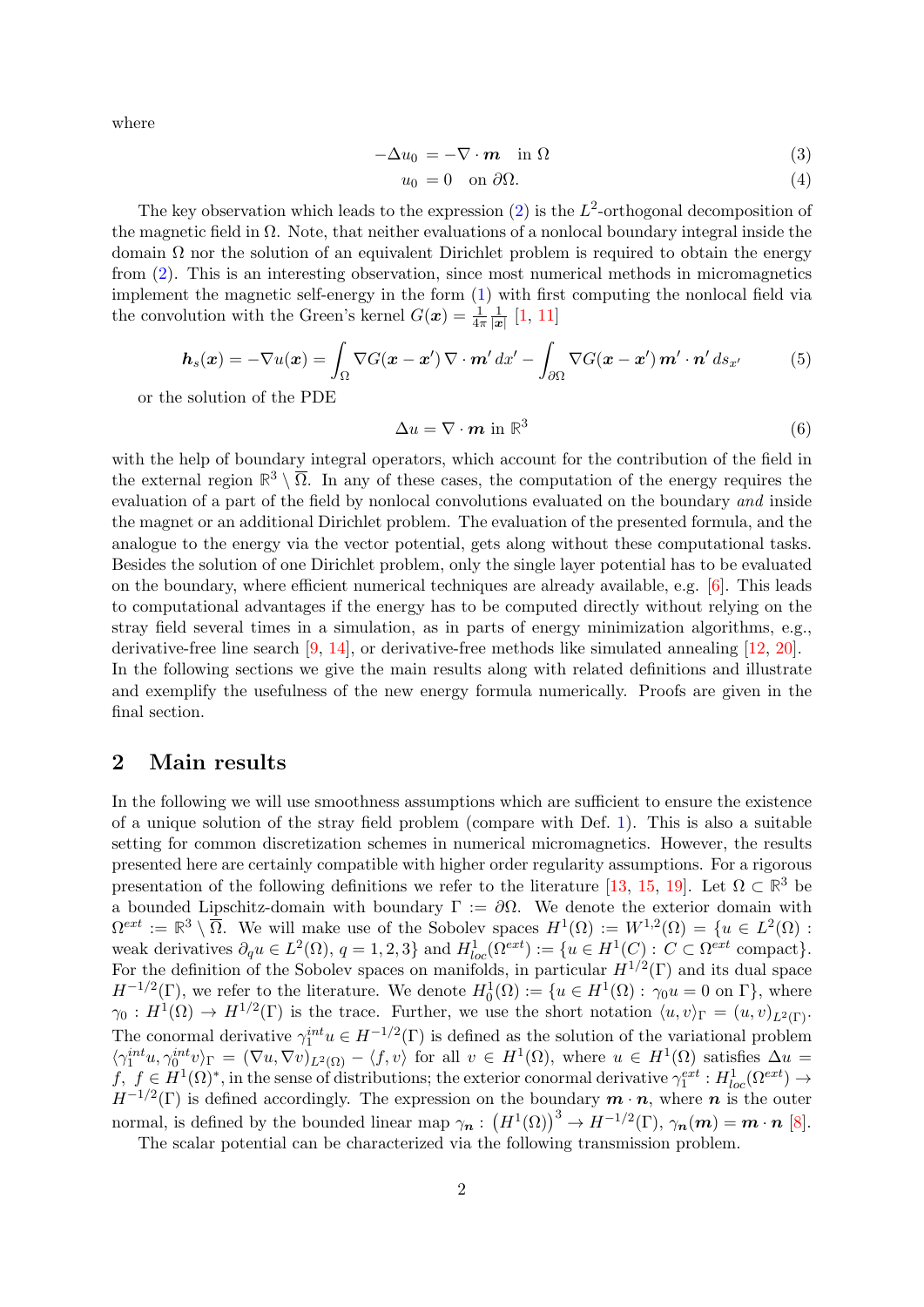<span id="page-2-0"></span>**Definition 1** (Transmission problem). Let  $m \in (H^1(\Omega))^3$ . Then the scalar potential  $u =$  $(u^{int}, u^{ext}) \in H^1(\Omega) \times H^1_{loc}(\Omega^{ext})$  is the unique solution [\[5\]](#page-8-10) of

<span id="page-2-1"></span>
$$
-\Delta u^{int} = -\nabla \cdot \boldsymbol{m} \quad in \ \Omega
$$
  
\n
$$
\gamma_0^{int} u^{int} = \gamma_0^{ext} u^{ext} \quad on \ \Gamma
$$
  
\n
$$
\gamma_1^{int} u^{int} = \gamma_1^{ext} u^{ext} + \boldsymbol{m} \cdot \boldsymbol{n} \quad on \ \Gamma
$$
  
\n
$$
-\Delta u^{ext} = 0 \quad in \ \Omega^{ext}
$$
  
\n
$$
u^{ext} = \mathcal{O}(|\boldsymbol{x}|^{-1}) \quad |\boldsymbol{x}| \to \infty,
$$
\n(7)

where **n** denotes the outer normal vector. The stray field is  $h_s = -\nabla u$ .

A solution of [\(7\)](#page-2-1) can be represented with the help of the single layer potential.

**Definition 2** (Single layer potential [\[19\]](#page-9-1)). The single layer potential  $\widetilde{V}: H^{-1/2}(\Gamma) \to H^1_{loc}(\mathbb{R}^3)$ is

$$
(\widetilde{\mathcal{V}}\phi)(\boldsymbol{x}) := \int_{\Gamma} G(\boldsymbol{y} - \boldsymbol{x})\phi(\boldsymbol{y})ds_y,
$$
\n(8)

where  $G(\boldsymbol{x}) = \frac{1}{4\pi}$ 1  $\frac{1}{|x|}$  is the Green's function of the Laplacian in  $\mathbb{R}^3$ .

There holds [\[19\]](#page-9-1)

$$
\Delta \widetilde{\mathcal{V}} \phi = 0 \quad \text{in } \Omega \cup \Omega^{ext}.
$$
\n(9)

The linear operator  $\tilde{V}$  is continuous, while the conormal derivative jumps on Γ, i.e.,

$$
\gamma_0^{int} \widetilde{\mathcal{V}} \phi - \gamma_0^{ext} \widetilde{\mathcal{V}} \phi = 0 \tag{10}
$$

$$
\gamma_1^{int} \widetilde{\mathcal{V}} \phi - \gamma_1^{ext} \widetilde{\mathcal{V}} \phi = \phi. \tag{11}
$$

There holds  $\widetilde{\mathcal{V}}(\mathbf{x}) = \mathcal{O}(|\mathbf{x}|^{-1})$  as  $|\mathbf{x}| \to \infty$ . We define the trace of the single layer potential  $\mathcal{V} := \gamma_0 \widetilde{\mathcal{V}} : H^{-1/2}(\Gamma) \to H^{1/2}(\Gamma)$ , which is then a bounded linear operator.

The following can be verified, by using the above mentioned properties of the single layer potential.

<span id="page-2-4"></span>**Proposition 1** ([\[7\]](#page-8-11)). The solution to [\(7\)](#page-2-1) is given by  $u = (u_0 + \tilde{\mathcal{V}}(m \cdot n - \gamma_1^{int} u_0), \tilde{\mathcal{V}}(m \cdot n - \gamma_1^{int} u_0))$  $\gamma_1^{int}u_0)$ ), where

<span id="page-2-2"></span>
$$
-\Delta u_0 = -\nabla \cdot \boldsymbol{m} \quad in \ \Omega
$$
  
\n
$$
\gamma_0^{int} u_0 = 0 \quad on \ \Gamma.
$$
\n(12)

Hence, the stray field in whole space is given as

$$
\boldsymbol{h}_s = \boldsymbol{h}_{s,0} + \boldsymbol{h}_{s,1} := -\nabla u_0 - \nabla \widetilde{\mathcal{V}}(\boldsymbol{m} \cdot \boldsymbol{n} - \gamma_1^{int} u_0), \qquad (13)
$$

where  $u_0$  satisfies [\(12\)](#page-2-2) in  $\Omega$  and is extended with zero to the exterior domain.

The main result is the following energy identity corresponding to formula [\(2\)](#page-0-1).

<span id="page-2-3"></span>**Theorem 2** (Energy formula). Let  $h_{s,0} = -\nabla u_0$  with  $u_0 \in H_0^1(\Omega)$  fulfilling the Dirichlet problem [\(12\)](#page-2-2). Then the magnetostatic energy is given by

$$
e_d = -(\mathbf{h}_s, \mathbf{m})_{(L^2(\Omega))^3} = ||\mathbf{h}_{s,0}||^2_{(L^2(\Omega))^3} + \langle (\mathbf{m} \cdot \mathbf{n} - \gamma_1^{int} u_0, \mathcal{V}(\mathbf{m} \cdot \mathbf{n} - \gamma_1^{int} u_0) \rangle_{\Gamma}.
$$
 (14)

<span id="page-2-6"></span><span id="page-2-5"></span> $\Box$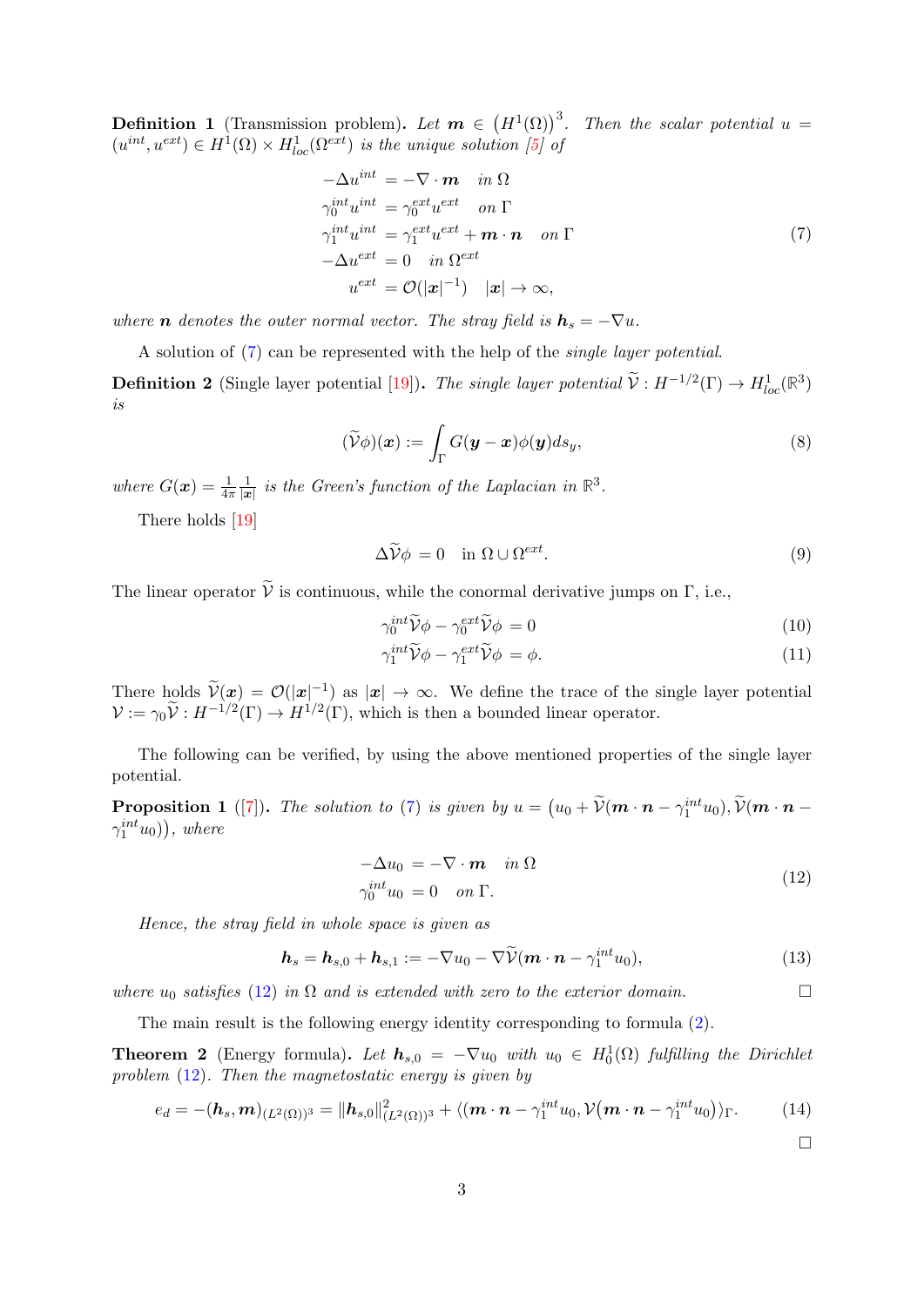An analog energy formula can be derived via the magnetic induction and its vector potential.

<span id="page-3-1"></span>**Definition 3** (Transmission problem for the vector potential). Let  $m \in (H^1(\Omega))^3$ . Then the vector potential  $\boldsymbol{A} = (\boldsymbol{A}^{int}, \boldsymbol{A}^{ext}) \in (H^1(\Omega))^3 \times (H^1_{loc}(\Omega^{ext}))^3$  is the unique solution of

$$
\Delta A^{int} = -\nabla \times \mathbf{m} \qquad in \ \Omega,
$$
 (15a)

$$
\Delta \mathbf{A}^{ext} = \mathbf{0} \qquad \qquad in \ \Omega^{ext}, \tag{15b}
$$

$$
\gamma_0^{int} A^{int} = \gamma_0^{ext} A^{ext} \qquad on \ \Gamma,
$$
\n(15c)

$$
\gamma_1^{int} \mathbf{A}^{int} = \gamma_1^{ext} \mathbf{A}^{ext} + \mathbf{m} \times \mathbf{n} \text{ on } \Gamma,
$$
\n(15d)

$$
A_j^{ext} = O(|x|^{-1}), \ j = 1...3 \quad in \ \Omega^{ext}, \tag{15e}
$$

 $\Box$ 

where  $\bf{n}$  denotes the outer normal vector. The trace operators and conormal derivatives are applied component-wisely.

The analogue to Thm. [2](#page-2-3) is given next.

<span id="page-3-0"></span>**Theorem 3** (Energy formula). Let  $b'_0 = \nabla \times A_0$  with  $A_0 \in (H_0^1(\Omega))^3$  fulfilling the Dirichlet problem [\(38\)](#page-7-0). Then the magnetostatic energy is given by

$$
e_d = ||\mathbf{m}||_{(L^2(\Omega))^3}^2 - (||\nabla \mathbf{A}_0||_{L^2(\Omega)^{3\times 3}}^2 + \langle \mathbf{m} \times \mathbf{n} - \gamma_1^{int} \mathbf{A}_0, \mathcal{V}(\mathbf{m} \times \mathbf{n} - \gamma_1^{int} \mathbf{A}_0) \rangle_{\Gamma^3}.
$$
 (16)

3 Numerical validation

In the following we will give numerical results that demonstrate that the presented formulation in Eqn. [\(2\)](#page-0-1) leads to properly calculated magnetostatic energy. We perform our computations on finite element grids with P1-elements and compare with FEM/BEM for [\(7\)](#page-2-1) via the representation in Prop. [1](#page-2-4) using a mass-lumped stray field for the energy computation [\[17\]](#page-8-12) via Eqn. [\(1\)](#page-0-0). This approach is common in micromagnetics [\[6,](#page-8-3) [7\]](#page-8-11) and requires the solution of two Dirichlet problems, the one in Eqn. [\(12\)](#page-2-2) and a second one with zero right hand side and Dirichlet data obtained from the evaluation of the single layer potential on the boundary nodes. In contrast to that, the new energy formula does not require solving the latter. For the efficient computation of the single layer potential on the boundary nodes in (quasi) linear time (and linear memory consumption) the NUFFT method in [\[6\]](#page-8-3) is used. In all computations the normal component of the magnetization in the source term of the single layer potential was projected onto the space of piecewise constant functions ( $L^2$ -projection). Likewise, the  $L^2$ -projection is used for a piecewise constant approximation of the  $\mathcal V$ -surface values in the trace product, cf. Eqn. [\(14\)](#page-2-5). In the FEM/BEM approach a nodal interpolation of the  $\mathcal V$ -surface values for the Dirichlet data is used for the sake of effectiveness. The Dirichlet problems are solved with an ILU preconditioned conjugate gradient method. Computations were performed on the Vienna Scientific Cluster 3 (VSC3). Mesh generation was done with help of NETGEN  $[16]$ . Results for the uniformly magnetized unit cube are given in Tab. [1,](#page-4-0) for a uniformly magnetized sphere in Tab. [2](#page-4-1) and for some random configuration in the cube in Tab. [3.](#page-5-0) For the cases of a uniformly magnetized sphere or cube the results are also compared with the analytical values. All test cases show accurate results for the new formula and a gain in efficiency from 12 − 25% relative to the FEM/BEM approach. This mostly amounts to the cost of solving one additional inhomogeneous Dirichlet problem in the FEM/BEM approach, which is particularly apparent for bulk material, but gets less relevant for, e.g., thin film geometries.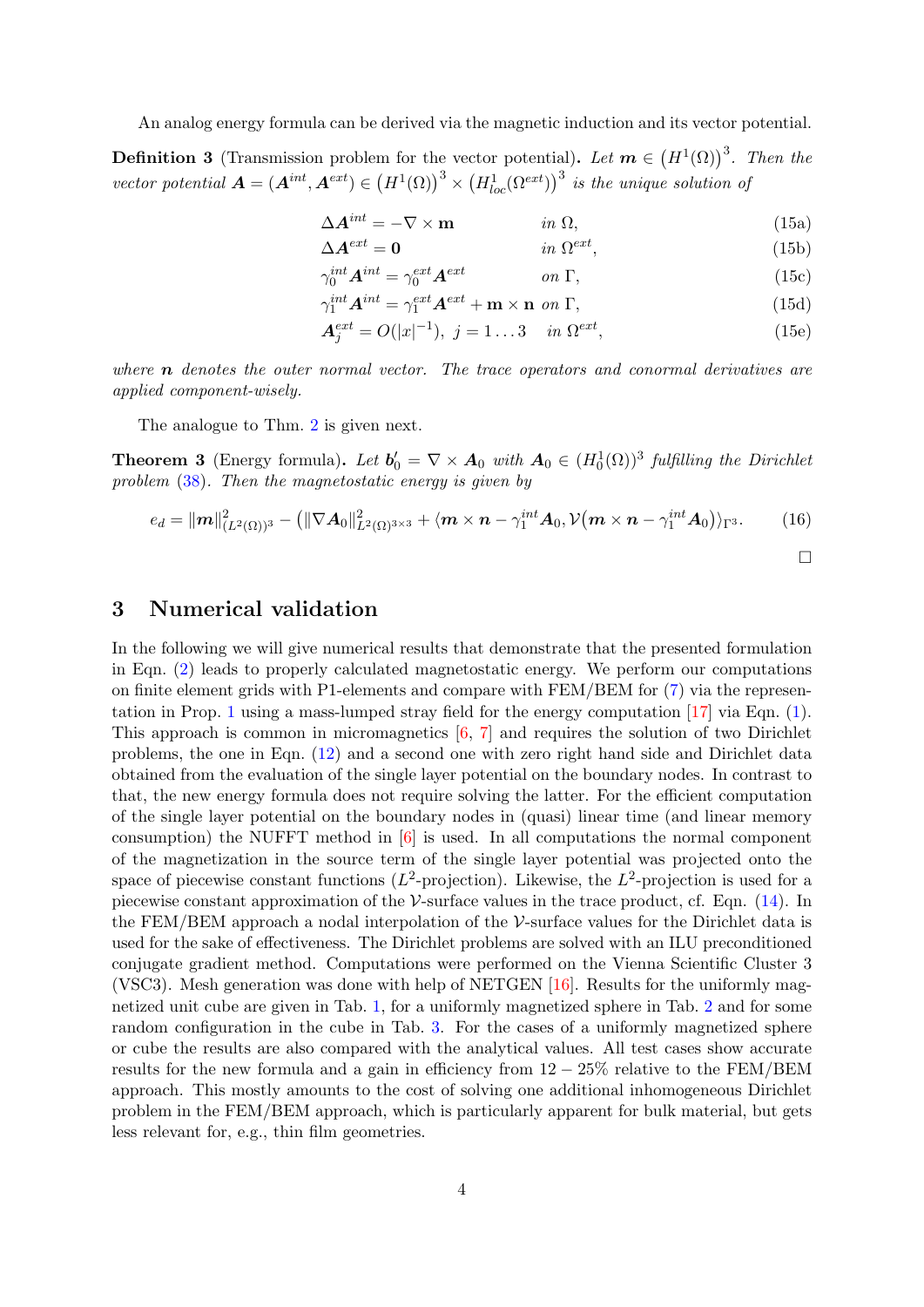<span id="page-4-0"></span>Table 1: Errors and timings for uniformly magnetized unit cube with analytical value  $1/6 \left[ \mu_0 M_s^2 \right]$ (including a factor  $1/2$  in formula [\(1\)](#page-0-0),  $\mu_0$  denotes the vacuum permeability and  $M_s$  the saturation magnetization). Mesh data: number of nodes (#nodes), number of surface nodes (#snodes), number of surface triangles (#stri) and number of tetrahedral elements (#tets). Energies: Energy value computed with formula [\(2\)](#page-0-1)  $(E_{new})$  and with FEM/BEM  $(E_{FB})$ . Deviations/Errors: Relative deviation of energies computed with new formula [\(2\)](#page-0-1) and FEM/BEM (dNewFB), reference value and FEM/BEM (dRefFB) and reference value and new formula (dRefNew). Timings: Computation time via FEM/BEM  $(t_{FB})$ , computation time for formula  $(2)$   $(t_{new})$  and gain (in %).

#nodes #snodes #stri #tets  $E_{new}$   $E_{FB}$  dNewFB dRefFB dRefNew  $t_{FB}[s]$   $t_{new}[s]$  gain

| 2744  | 1016 | 2028                                                        | 13182 1.652E-01 1.652E-01 |                     |  | 8.32E-03 8.32E-03     | 0.19 | 0.17 | $12\%$ |
|-------|------|-------------------------------------------------------------|---------------------------|---------------------|--|-----------------------|------|------|--------|
| 9261  | 2402 | 48000<br>4800.                                              |                           | 1.659E-01 1.659E-01 |  | $4.05E-03$ $4.05E-03$ | 0.31 | 0.27 | $12\%$ |
| 19683 | 4058 | 8112 105456 1.662E-01 1.662E-01 5.96E-05 2.49E-03 2.43E-03  |                           |                     |  |                       | 0.47 | 0.39 | $17\%$ |
| 68921 | 9602 | 19200 384000 1.665E-01 1.665E-01 1.38e-05 1.13E-03 1.11E-03 |                           |                     |  |                       | 1.28 | 0.97 | $25\%$ |

<span id="page-4-1"></span>Table 2: Errors and timings for uniformly magnetized sphere with radius 0.5 with analytical value 8.727-E02  $\mu_0 M_s^2$  (including a factor 1/2 in formula [\(1\)](#page-0-0),  $\mu_0$  denotes the vacuum permeability and  $M_s$  the saturation magnetization). Mesh data: number of nodes (#nodes), number of surface nodes (#snodes), number of surface triangles (#stri) and number of tetrahedral ele-ments (#tets). Energies: Energy value computed with formula [\(2\)](#page-0-1)  $(E_{new})$  and with FEM/BEM  $(E_{FB})$ . Deviations/Errors: Relative deviation of energies computed with new formula [\(2\)](#page-0-1) and FEM/BEM (dNewFB), reference value and FEM/BEM (dRefFB) and reference value and new formula (dRefNew). Timings: Computation time via FEM/BEM  $(t_{FB})$ , computation time for formula [\(2\)](#page-0-1)  $(t_{new})$  and gain (in %).

|       | $\#$ nodes $\#$ snodes $\#$ stri $\#$ tets |  | $E_{new}$                                                      | $E_{FR}$ |  | dNewFB dRefFB dRefNew $t_{FB}$ [s] $t_{new}$ [s] gain |      |        |
|-------|--------------------------------------------|--|----------------------------------------------------------------|----------|--|-------------------------------------------------------|------|--------|
| 2824  | 891                                        |  | 1778 14156 8.642E-02 8.642E-02 1.35e-05 9.60E-03 9.61E-03 0.19 |          |  |                                                       | 0.16 | $14\%$ |
| 4749  | 1295                                       |  | 2586 24474 8.669E-02 8.669E-02 8.15E-06 6.64E-03 6.63E-03 0.21 |          |  |                                                       | 0.18 | $15\%$ |
| 9084  | 2031                                       |  | 4058 48111 8.689E-02 8.689E-02 1.79E-08 4.23E-03 4.23E-03 0.34 |          |  |                                                       | 0.29 | $15\%$ |
| 13837 | 4098                                       |  | 8192 70144 8.709E-02 8.709E-02 1.79e-07 2.07E-03 2.07E-03 0.58 |          |  |                                                       | 0.49 | $15\%$ |
|       |                                            |  |                                                                |          |  |                                                       |      |        |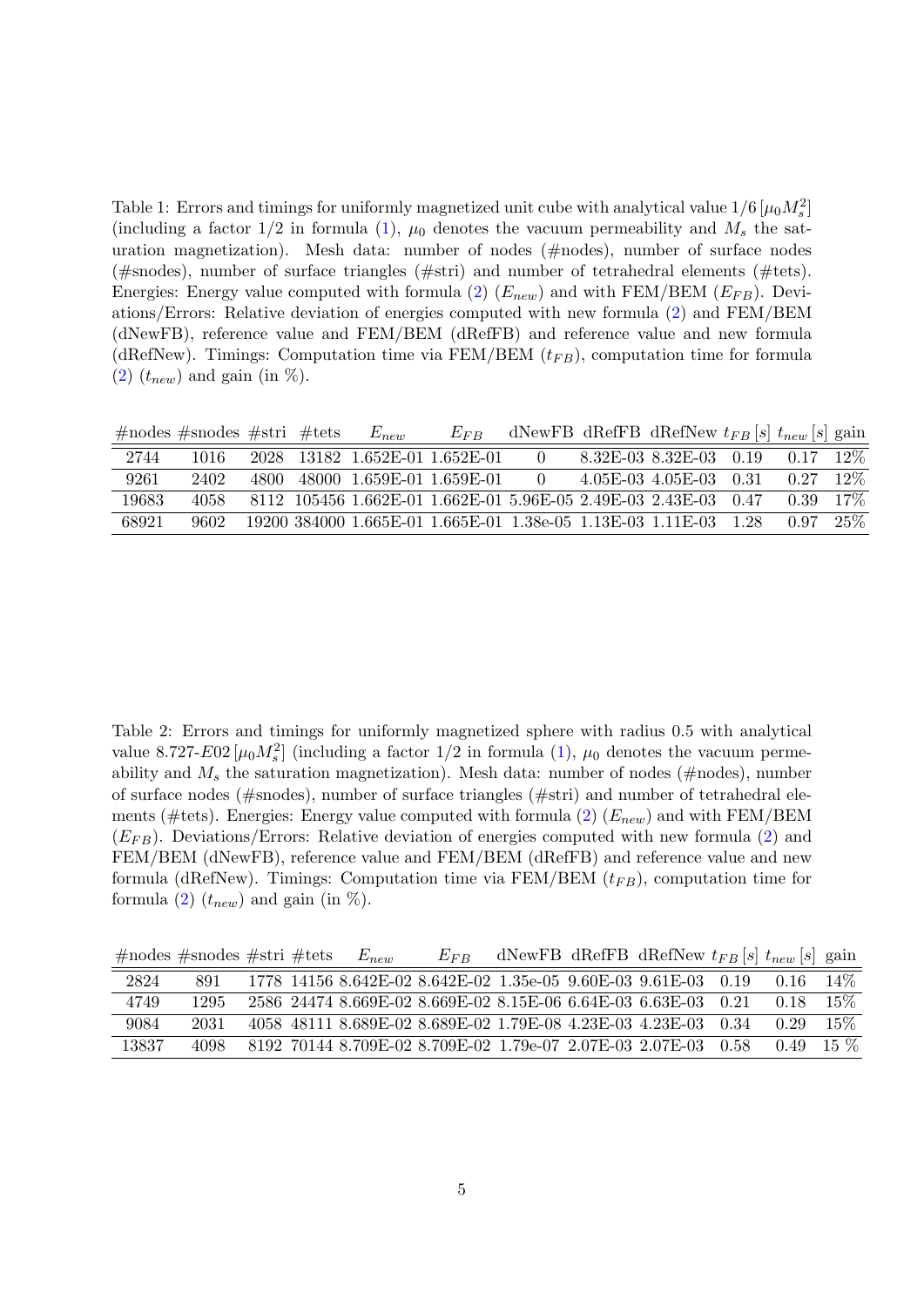<span id="page-5-0"></span>Table 3: Errors and timings for randomly magnetized unit cube, deviating from uniform magnetization at nodes by normally distributed polar angle with zero mean and standard deviation of 20 degrees. Mesh data: number of nodes (#nodes), number of surface nodes (#snodes), number of surface triangles (#stri) and number of tetrahedral elements (#tets). Energies: Energy value computed with formula [\(2\)](#page-0-1)  $(E_{new})$  and with FEM/BEM  $(E_{FB})$ . Deviations: Relative deviation of energies computed with new formula [\(2\)](#page-0-1) and FEM/BEM (dNewFB). Timings: Computation time via FEM/BEM  $(t_{FB})$ , computation time for formula [\(2\)](#page-0-1)  $(t_{new})$  and gain (in %).

|       | $\#$ nodes $\#$ snodes $\#$ stri $\#$ tets |  | $E_{new}$ | $E_{FR}$                                       | dNewFB $t_{FB}$ [s] $t_{new}$ [s] gain |                   |        |
|-------|--------------------------------------------|--|-----------|------------------------------------------------|----------------------------------------|-------------------|--------|
| 2744  | 1016                                       |  |           | 2028 13182 1.491E-01 1.491E-01 1.82E-04 0.19   |                                        | 0.17              | $12\%$ |
| 9261  | 2402                                       |  |           | 4800 48000 1.502E-01 1.503E-01 1.00E-03 0.30   |                                        | 0.26              | $12\%$ |
| 19683 | 4058                                       |  |           | 8112 105456 1.503E-01 1.506E-01 1.90E-03 0.46  |                                        | 0.39              | $15\%$ |
| 68921 | 9602                                       |  |           | 19200 384000 1.505E-01 1.507E-01 1.97E-03 1.57 |                                        | $1.16 \quad 26\%$ |        |

## 4 Proofs of the energy identities

There holds the following  $L^2$ -orthogonality.

**Lemma 4** ( $L^2$ -orthogonality). Let  $u_0 \in H_0^1(\Omega)$  be the solution to the Dirichlet problem [\(12\)](#page-2-2) and  $h_0 = -\nabla u_0 \in (L^2(\Omega))^3$  the corresponding field. Let further  $h_\Delta \in (L^2(\Omega))^3$  be a Laplace field, i.e.,  $\nabla \cdot \mathbf{h}_{\Delta} = 0$  in  $\Omega$ . Then

$$
(\mathbf{h}_0, \mathbf{h}_{\Delta})_{(L^2(\Omega))^3} := \int_{\Omega} \mathbf{h}_0 \cdot \mathbf{h}_{\Delta} dx = 0.
$$
 (17)

Proof. By partial integration on gets

$$
(-\nabla u_0, \mathbf{h}_{\Delta})_{(L^2(\Omega))^3} = (u_0, \nabla \cdot \mathbf{h}_{\Delta})_{L^2(\Omega)} - \langle \gamma_0^{int} u_0, \mathbf{h}_{\Delta} \cdot \mathbf{n} \rangle_{\Gamma}.
$$
 (18)

Both terms on the r.h.s. are zero.  $\Box$ 

For the components in Eqn.  $(13)$  we conclude.

<span id="page-5-1"></span>**Corollary 5.** For the solution to [\(7\)](#page-2-1) given by  $u = u_0 + u_1$  with  $u_1 := \widetilde{\mathcal{V}}(\mathbf{m} \cdot \mathbf{n} - \gamma_1^{int} u_0)$  and  $u_0$ from [\(12\)](#page-2-2) the corresponding fields  $h_{s,0} = -\nabla u_0$  and  $h_{s,1} = -\nabla u_1$  are  $L^2$ -orthogonal, i.e.,

$$
(\mathbf{h}_{s,0}, \mathbf{h}_{s,1})_{(L^2(\mathbb{R}^3))^3} = (\mathbf{h}_{s,0}, \mathbf{h}_{s,1})_{(L^2(\Omega))^3} = 0.
$$
\n(19)

 $\Box$ 

The formula [\(2\)](#page-0-1) (Theorem [2\)](#page-2-3) follows with help of Cor. [5.](#page-5-1)

**Proof of Thm. [2](#page-2-3)** By Thm. 2.7.7 in [\[15\]](#page-8-8) we get from [\(12\)](#page-2-2) with  $v \in H^1(\Omega)$ 

$$
\langle \gamma_1^{int} u_0, \gamma_0^{int} v \rangle_{\Gamma} = (\nabla u_0, \nabla v)_{(L^2(\Omega))^3} + (\nabla \cdot \boldsymbol{m}, v)_{L^2(\Omega)}.
$$
 (20)

Now, applying Green's first identity gives

$$
\langle \gamma_1^{int} u_0, \gamma_0^{int} v \rangle_{\Gamma} = (\nabla u_0, \nabla v)_{(L^2(\Omega))^3} - (\boldsymbol{m}, \nabla v)_{(L^2(\Omega))^3} + \langle \boldsymbol{m} \cdot \boldsymbol{n}, v \rangle_{\Gamma}. \tag{21}
$$

Rearranging terms gives

$$
\langle \gamma_1^{int} u_0 - \boldsymbol{m} \cdot \boldsymbol{n}, \gamma_0^{int} v \rangle_{\Gamma} = (\nabla u_0, \nabla v)_{(L^2(\Omega))^3} - (\boldsymbol{m}, \nabla v)_{(L^2(\Omega))^3}.
$$
 (22)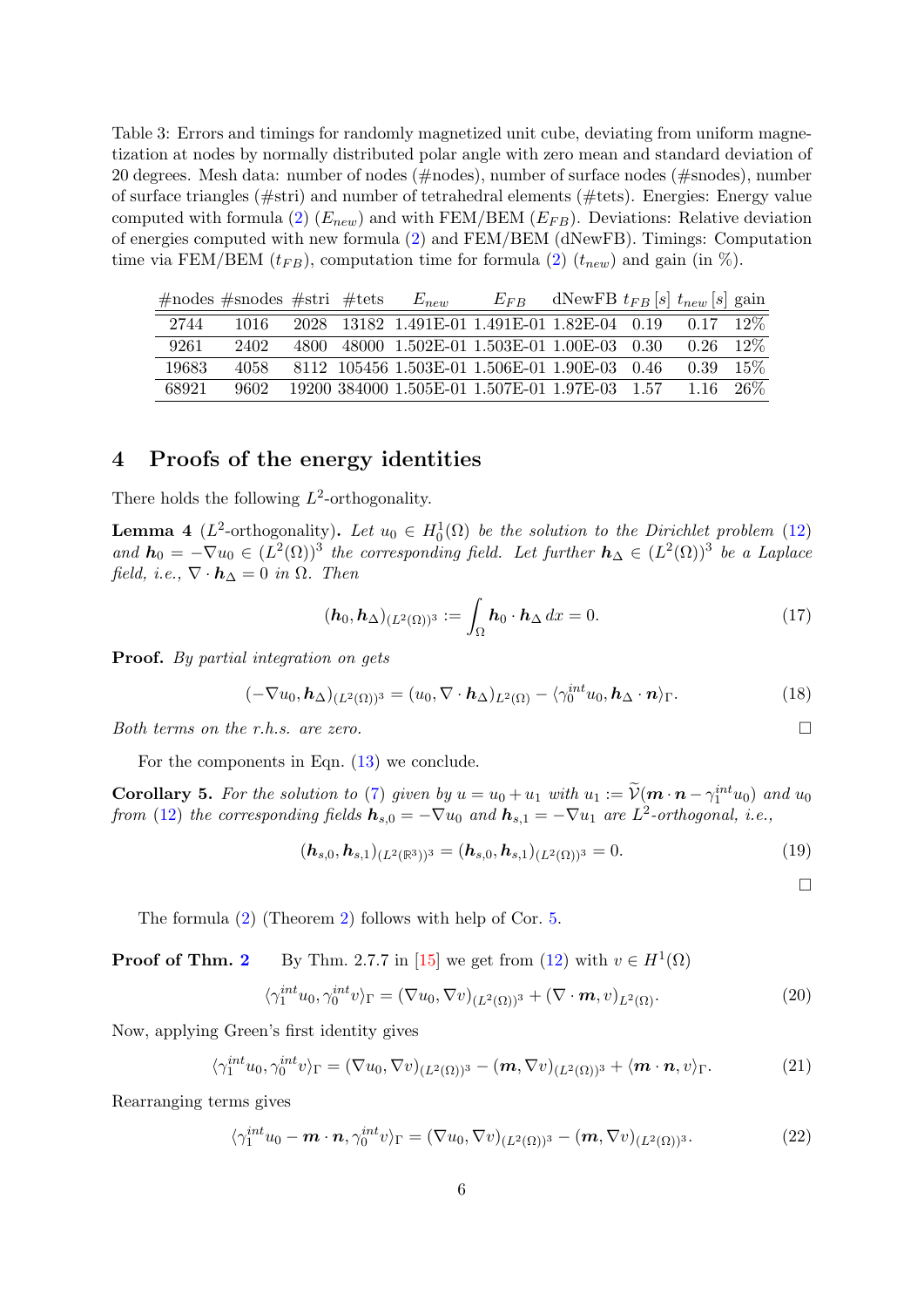We insert  $v := u = u_0 + u_1 \in H^1(\Omega)$  with  $u_1 := \widetilde{\mathcal{V}}(m \cdot n - \gamma_1^{int} u_0)$  and  $u_0$  from [\(12\)](#page-2-2) and use the zero-boundary condition of  $u_0$  and the orthogonality from Cor. [5.](#page-5-1) This yields

$$
\langle \gamma_1^{int} u_0 - \boldsymbol{m} \cdot \boldsymbol{n}, \gamma_0^{int} u_1 \rangle_{\Gamma} = ||\nabla u_0||^2_{(L^2(\Omega))^3} - (\boldsymbol{m}, \nabla u)_{(L^2(\Omega))^3},
$$
\n(23)

which immediately gives formula  $(14)$ .

There is an alternative derivation of [\(14\)](#page-2-5) via the magnetic induction.

Alternative proof of Thm. [2](#page-2-3) We use the fundamental Helmholtz decomposition (omitting constants) [\[2,](#page-8-14) [4\]](#page-8-0)

<span id="page-6-0"></span>
$$
m = b' - h_s \quad \text{in } \mathbb{R}^3,
$$
\n<sup>(24)</sup>

where  $b'$  is the divergence-free magnetic induction (not including the part corresponding to the external field). The fields  $h_s, b' \in (L^2(\mathbb{R}^3))^3$  are  $L^2$ - orthogonal [\[4\]](#page-8-0). A consequence of this is that the energy can be written as

$$
e_d = -\int_{\Omega} \mathbf{m} \cdot \mathbf{h}_s \, dx = \int_{\mathbb{R}^3} |\mathbf{h}_s|^2 \, dx. \tag{25}
$$

We can now use the representation  $h_s = h_{s,0} + h_{s,1} := -\nabla u_0 - \nabla u_1, u_1 = \tilde{\mathcal{V}}(\mathbf{m} \cdot \mathbf{n} - \gamma_1^{int} u_0)$ for the stray field in whole space, where  $u_0$  is extended with zero in the exterior domain  $\Omega^{ext}$ . Cor. [5](#page-5-1) yields

$$
e_d = \int_{\Omega} |\mathbf{h}_{s,0}|^2 dx + \int_{\mathbb{R}^3} |\mathbf{h}_{s,1}|^2 dx = ||\nabla u_0||^2_{(L^2(\Omega))^3} + \int_{\Omega} |\mathbf{h}_{s,1}|^2 dx + \int_{\Omega^{ext}} |\mathbf{h}_{s,1}|^2 dx. \tag{26}
$$

By applying Green's first formula we get [\[19,](#page-9-1) Ch. 6.6.1]

$$
\int_{\Omega} |\mathbf{h}_{s,1}|^2 dx = \langle \gamma_1^{int} u_1, \gamma_0 u_1 \rangle_{\Gamma} \tag{27}
$$

$$
\int_{\Omega^{ext}} |\mathbf{h}_{s,1}|^2 dx = \langle -\gamma_1^{ext} u_1, \gamma_0 u_1 \rangle_{\Gamma} \tag{28}
$$

The jump of the conormal derivative  $\gamma_1^{int} u_1 - \gamma_1^{ext} u_1 = \mathbf{m} \cdot \mathbf{n} - \gamma_1^{int} u_0$  leads to the result.  $\Box$ 

We derive and proof now the analog Thm. [3.](#page-3-0)

#### Proof of Thm. [3](#page-3-0) Maxwell's equations for magnetostatics read

$$
\nabla \cdot \mathbf{b} = 0,\tag{29}
$$

$$
\nabla \times \mathbf{h} = \mathbf{j},\tag{30}
$$

where j is the current density. Excluding the divergence free part  $h_{ext}$ :  $\nabla \times h_{ext} = j$  from  $h = h_s + h_{ext}$  gives together with  $m = b' - h_s$ 

$$
\nabla \cdot \mathbf{b}' = 0,\tag{31}
$$

$$
\nabla \times \mathbf{b}' = \nabla \times \mathbf{m}.\tag{32}
$$

By introducing a vector potential  $\mathbf{b}' = \nabla \times \mathbf{A}$  with gauge condition  $\nabla \cdot \mathbf{A} = 0$  [\[10\]](#page-8-15), we get

$$
\nabla \times (\nabla \times \mathbf{A}) = \nabla (\nabla \cdot \mathbf{A}) - \Delta \mathbf{A} = \nabla \times \mathbf{m},
$$
\n(33)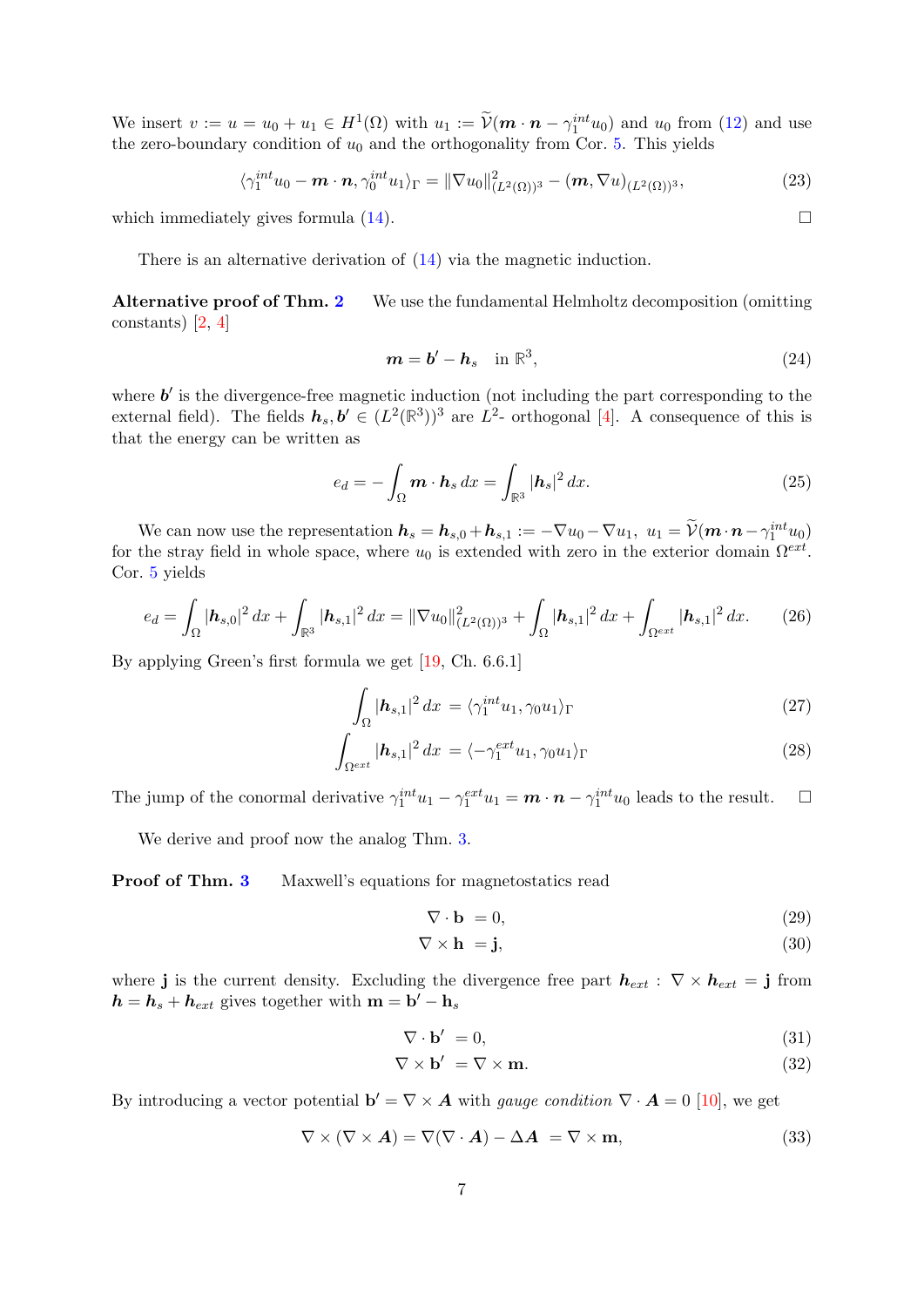and hence

$$
\Delta A = -\nabla \times \mathbf{m} \quad \text{in } \mathbb{R}^3. \tag{34}
$$

For a finite magnet  $\Omega \subset \mathbb{R}^3$  this gives the boundary conditions [\[3\]](#page-8-16)

$$
\gamma_0 \mathbf{A}^{ext} - \gamma_0 \mathbf{A}^{int} = \mathbf{0},\tag{35}
$$

$$
\gamma_1 \mathbf{A}^{ext} - \gamma_1 \mathbf{A}^{int} = -\mathbf{m} \times \mathbf{n}.\tag{36}
$$

The analogy of the transmission problem in Def. [3](#page-3-1) to that of Def. [1](#page-2-0) gives rise to the representation of the solution for the magnetic induction

$$
\boldsymbol{b}' = \boldsymbol{b}'_0 + \boldsymbol{b}'_1 := \nabla \times \boldsymbol{A}_0 + \nabla \times \boldsymbol{A}_1 \text{ with } \boldsymbol{A}_1 = \widetilde{\mathcal{V}}(\boldsymbol{m} \times \boldsymbol{n} - \gamma_1^{int} \boldsymbol{A}_0), \tag{37}
$$

where  $\widetilde{\mathcal{V}}$  is applied component-wisely and  $\mathbf{A}_0 \in (H_0^1(\Omega))^3$  fulfilling

<span id="page-7-0"></span>
$$
\Delta A_0 = -\nabla \times \boldsymbol{m} \quad \text{in } \Omega
$$
  
\n
$$
\gamma_0^{int} A_0 = \mathbf{0} \quad \text{on } \Gamma.
$$
\n(38)

The magnetostatic energy can be expressed in terms of the vector potential by using the decomposition [\(24\)](#page-6-0)

$$
e_d = -\int_{\Omega} \mathbf{m} \cdot \mathbf{h}_s \, dx = \int_{\Omega} |\mathbf{m}|^2 \, dx - \int_{\Omega} \mathbf{m} \cdot \mathbf{b}' \, dx. \tag{39}
$$

The rest of the proof of Thm. [3](#page-3-0) goes along the same lines as that of Thm. [2](#page-2-3) but using the orthogonality

$$
(\nabla \mathbf{A}_0, \nabla \mathbf{A}_1)_{L^2(\Omega)^{3 \times 3}} = 0,\tag{40}
$$

and the Green's identity (e.g. [\[18\]](#page-8-17)) for  $V \in (H^1(\Omega))^3$ 

$$
(\nabla \times \mathbf{m}, \mathbf{V})_{L^2(\Omega)^3} = (\nabla \times \mathbf{V}, \mathbf{m})_{L^2(\Omega)^3} - \langle \mathbf{m} \times \mathbf{n}, \mathbf{V} \rangle_{\Gamma^3}.
$$
 (41)

 $\Box$ 

## 5 Conclusion

We have derived, proven and numerically validated a new formula for the stray field energy. Computation of the energy only requires the solution of a Dirichlet problem and the evaluation of the single layer potential on the boundary. The efficiency is illustrated by means of numerical examples indicating a gain up to 25% compared to a FEM/BEM approach with quasi-optimally scaling BEM part. The setting was chosen to be suitable for common discretizations in numerical micromagnetics. The presented energy formula has an analogue via the magnetic induction. Numerical software for simulation of magnetic materials could benefit in terms of efficiency from incorporating the presented formulas.

## Acknowledgments

Financial support by the Austrian Science Fund (FWF) via the SFB "ViCoM" under grant No. F41, via the SFB "Complexity in PDEs" under grant F65 and the project "ROAM" under grant No. 31140 is acknowledged. The computations were achieved by using the Vienna Scientific Cluster (VSC) via the funded project No. 71140.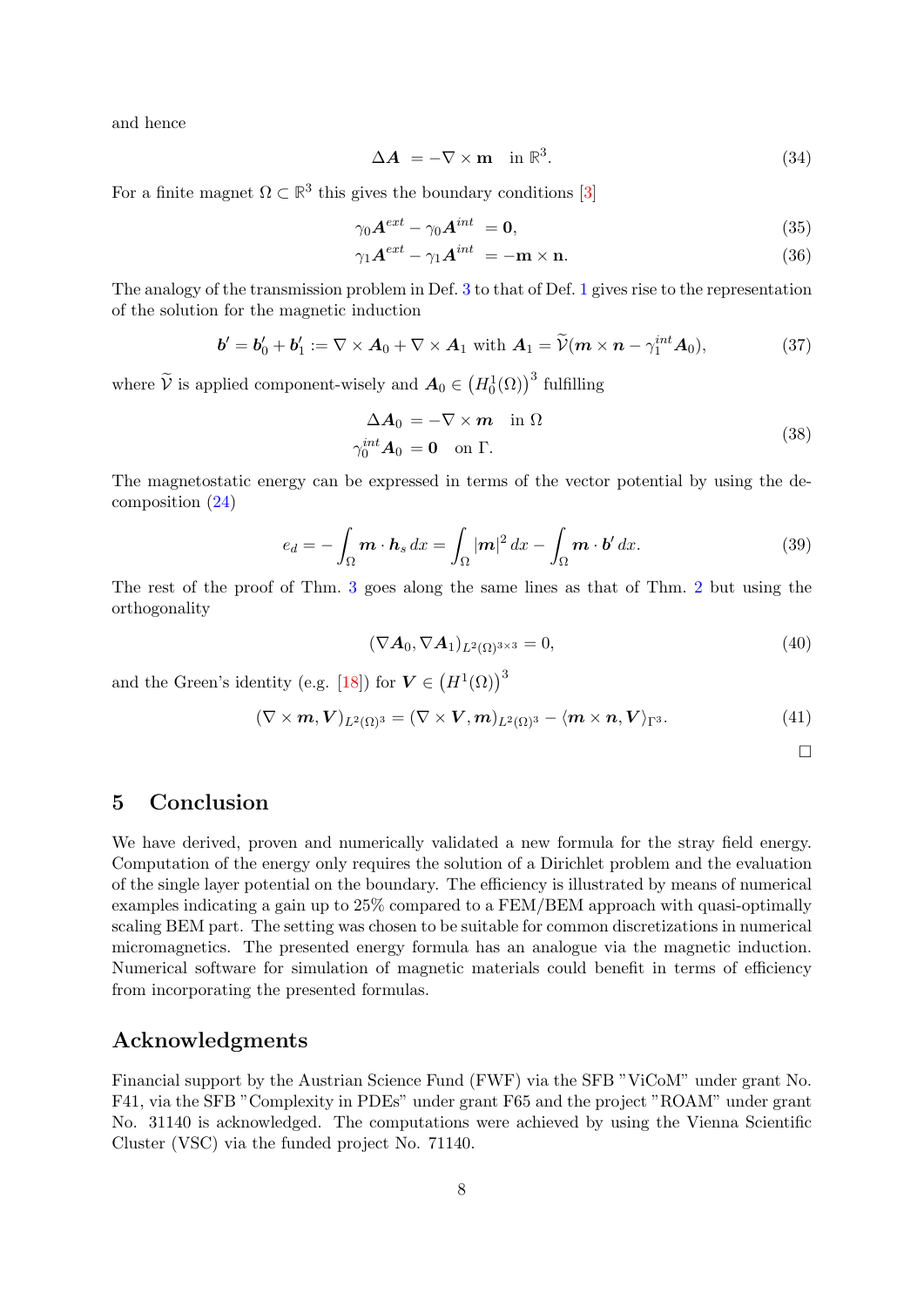## References

- <span id="page-8-1"></span>[1] C. Abert, L. Exl, G. Selke, A. Drews, and T. Schrefl. Numerical methods for the stray-field calculation: A comparison of recently developed algorithms. Journal of Magnetism and Magnetic Materials, 326:176–185, 2012.
- <span id="page-8-14"></span>[2] A. Aharoni. Introduction to the Theory of Ferromagnetism, volume 109. Clarendon Press, 2000.
- <span id="page-8-16"></span>[3] W. F. Brown. Magnetostatic principles. In Ferromagnetism. North-Holland Amsterdam, 1962.
- <span id="page-8-0"></span>[4] W. F. Brown. Micromagnetics. Number 18. Interscience Publishers, 1963.
- <span id="page-8-10"></span>[5] C. Carstensen and E. P. Stephan. Adaptive coupling of boundary elements and finite elements.  $RAIRO-Mod\'elication mathématique et analyse num\'erique, 29(7):779-817, 1995.$
- <span id="page-8-3"></span>[6] L. Exl and T. Schrefl. Non-uniform FFT for the finite element computation of the micromagnetic scalar potential. Journal of Computational Physics, 270:490–505, 2014.
- <span id="page-8-11"></span>[7] C. J. Garcia-Cervera and A. M. Roma. Adaptive mesh refinement for micromagnetics simulations. *Magnetics*, IEEE Transactions on, 42(6):1648–1654, 2006.
- <span id="page-8-9"></span>[8] V. Girault and P.-A. Raviart. Finite element methods for Navier-Stokes equations: theory and algorithms, volume 5. Springer Science & Business Media, 2012.
- <span id="page-8-4"></span>[9] A. Griewank. The "global" convergence of broyden-like methods with suitable line search. The ANZIAM Journal, 28(1):75–92, 1986.
- <span id="page-8-15"></span>[10] J. D. Jackson. *Classical electrodynamics (Third edition)*. Wiley, 1999.
- <span id="page-8-2"></span>[11] H. Kronmüller and S. Parkin. Handbook of magnetism and advanced magnetic materials. Spintronics and Magnetoelectronics, 5, 2008.
- <span id="page-8-6"></span>[12] M. Luskin and L. Ma. Numerical optimization of the micromagnetics energy. Mathematics in Smart Materials, pages 19–29, 1993.
- <span id="page-8-7"></span>[13] W. C. H. McLean. Strongly elliptic systems and boundary integral equations. Cambridge university press, 2000.
- <span id="page-8-5"></span>[14] H. Oezelt, A. Kovacs, J. Fischbacher, S. Bance, M. Gubbins, and T. Schrefl. Transition jitter in heat-assisted magnetic recording by micromagnetic simulation. IEEE Transactions on Magnetics, 53(11):1–5, 2017.
- <span id="page-8-8"></span>[15] S. A. Sauter and C. Schwab. Boundary element methods, vol 39 of springer series in computational mathematics, 2011.
- <span id="page-8-13"></span>[16] J. Schöberl. Netgen an advancing front  $2d/3d$ -mesh generator based on abstract rules. Computing and visualization in science, 1(1):41–52, 1997.
- <span id="page-8-12"></span>[17] T. Schrefl, G. Hrkac, S. Bance, D. Suess, O. Ertl, and J. Fidler. Numerical Methods in Micromagnetics (Finite Element Method). John Wiley & Sons, Ltd, 2007.
- <span id="page-8-17"></span>[18] D. Sheen. A generalized Green's theorem. Applied mathematics letters, 5(4):95–98, 1992.